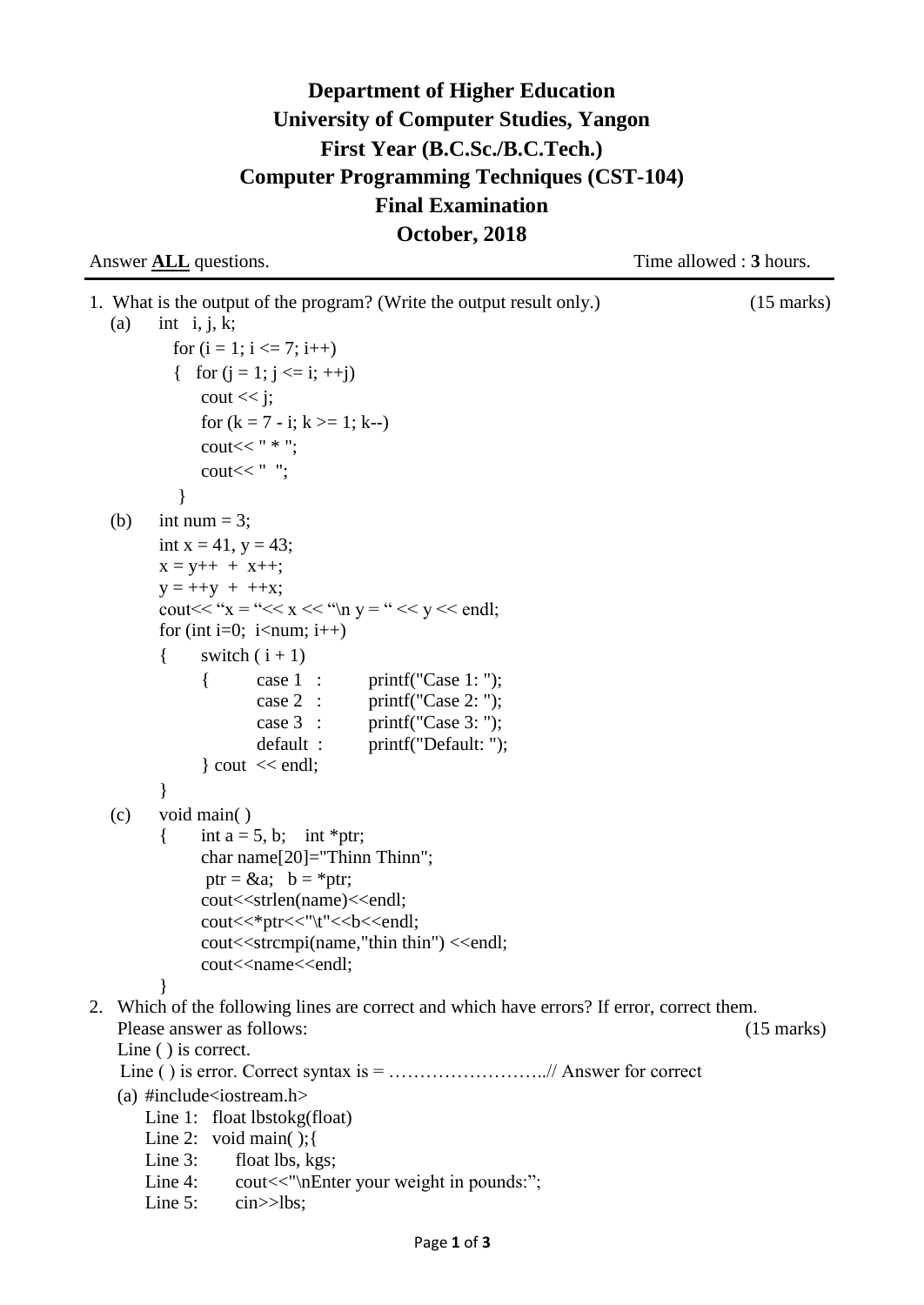- Line 6:  $kgs = 1bstokg(lbs);$ Line 7: cout << "Your weight in << pounds  $\langle$  "  $=$  "  $\langle$   $\langle$  kilograms  $\langle$  "kgs"  $\langle$  endl; Line  $8:$  return  $0:$  } Line 9: float lbstokg(float pounds); Line 10: { float kilograms =  $0.453592*$ lbs; Line 11: return kgs; (b) Correct the following if statement using the conditional operator (? : ).
- **if** ( $x \le 40$ ) **if** ( $x \le 40$ ) **ans** = 100 **;**

```
 else ans = 300; else ans = 150;
```
- (c) Correct the codes below to generate the output as  $1 * 4 * 9 * 16 * 25 * 36 * 49$ .  $for (int i = 1; i > 1; i)$  **cout << i " \* ";**
- 3. Write the short code segments as the given instructions: (15 marks)
	- (a) Write a program that accept the array of char(string) input from user and then copy that character array to another character array without using strcpy( ) library function.
	- (b) Write a function that, when you call it, display a message telling how many times it has been called: "I have been called 3 times", for instance. Write a main( ) program that calls this function at least 10 times. Try implementing this function using global variable or local static variable. Which is more appropriate?
	- (c) Define a structure called **Date** that includes three members; day, month and year, all of type integer and an enumerated data type called **stutype** which includes four type of students: bachelor, master, phd and researcher. Then also define structure called **Student** that includes four members; roll number of type integer, student\_name of type char[ ], student\_type of type enum stutype and date of birth of type struct Date.
- 4. Describe the concerned header file for the following instructions to run properly. (5 marks)
	- (a)  $\text{clrscr}(\ )$ ; (b) tolower(ch);
	- (c)  $ext{(0)}$ ; (d) form ("student.dat", "w+");
	- (e) sqrt(num);
- 5. (a) Write a program that checks whether a triangle is valid or not. A triangle is valid if and only if the sum of its any two sides is greater than the third side. If this is true for all three combinations, then you will have a valid triangle. Your program should repeatedly ask user to enter the three side of a triangle and display if the triangle is valid or not. Further if the triangle is valid, your program should display its type. A triangle is an Equilateral Triangle, if all its sides are equal. A triangle is an Isosceles Triangle, if its two sides are equal. A triangle is a Scalene Triangle, if none of its sides are equal. A triangle is a Right Triangle, if the sum of the square of its two sides is equal to the square of the third side. The program interaction is :

**Enter three sides : 2 2 3 Triangle is valid. Isosceles triangle. Do you wish to continue(y/n)? y Enter three sides : 1 1 3 Triangle is not valid. Do you wish to continue(y/n)? n**